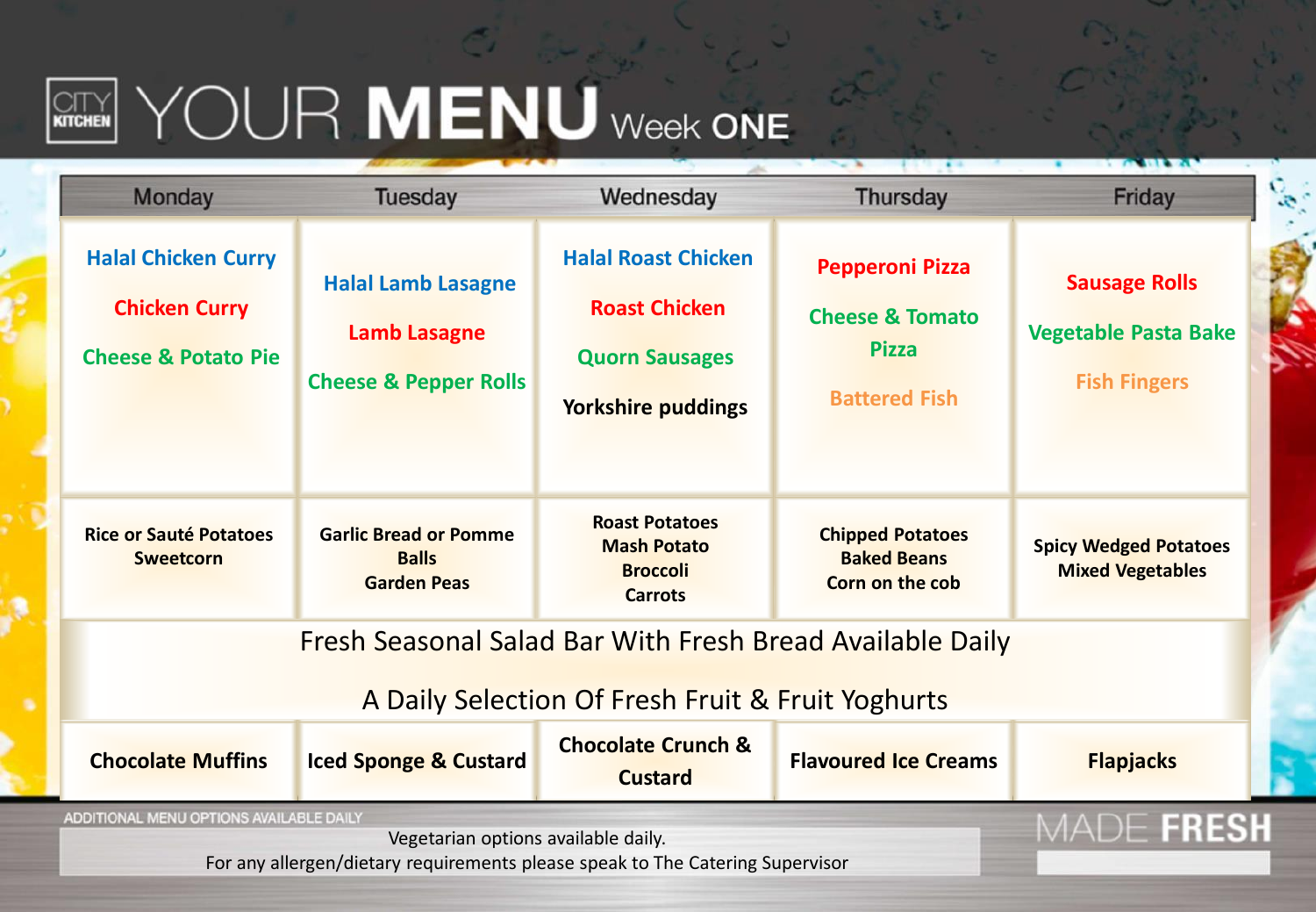## $\boxed{{\text{CITY}}$   $\text{CUT}$   $\text{MENU}$  week two

| <b>Monday</b>                                                                                                            | <b>Tuesday</b>                                                                                   | Wednesday                                                                                                                 | <b>Thursday</b>                                                                              | Friday                                                                                            |  |  |  |
|--------------------------------------------------------------------------------------------------------------------------|--------------------------------------------------------------------------------------------------|---------------------------------------------------------------------------------------------------------------------------|----------------------------------------------------------------------------------------------|---------------------------------------------------------------------------------------------------|--|--|--|
| <b>Halal Lamb Burgers</b><br><b>Lamb Burgers</b><br><b>Cheese &amp; Broccoli</b><br><b>Bake</b>                          | <b>Spicy Halal Chicken</b><br><b>Pasta</b><br><b>Spicy Chicken Pasta</b><br><b>Quorn Nuggets</b> | <b>Halal Lamb Spaghetti</b><br><b>Bolognaise</b><br><b>Beef Spaghetti</b><br><b>Bolognaise</b><br><b>Vegetable Samosa</b> | <b>Pepperoni Pizza</b><br><b>Cheese &amp; Tomato</b><br><b>Pizza</b><br><b>Battered Fish</b> | <b>Halal Tandoori</b><br><b>Drumsticks</b><br><b>Chicken Drumsticks</b><br><b>Macaroni Cheese</b> |  |  |  |
| <b>Potato Waffles</b><br><b>Sweetcorn</b>                                                                                | <b>Herby Diced Potatoes</b><br><b>Mixed Vegetables</b>                                           | <b>Garlic Bread or Pomme</b><br><b>Balls</b><br><b>Carrots &amp; Peas</b>                                                 | <b>Chipped Potatoes</b><br><b>Baked Beans</b><br>Corn on cob                                 | <b>Rice or Sauté Potatoes</b><br><b>Garden Peas</b>                                               |  |  |  |
| Fresh Seasonal Salad Bar With Fresh Bread Available Daily<br>A Daily Selection Of Fresh Fruit & Fruit Yoghurts           |                                                                                                  |                                                                                                                           |                                                                                              |                                                                                                   |  |  |  |
| <b>Chocolate Cracknell &amp;</b><br><b>Custard</b>                                                                       | <b>Mixed Cookies</b>                                                                             | <b>Vanilla</b><br><b>Sponge &amp; Custard</b>                                                                             | <b>Flavoured Ice Creams</b>                                                                  | <b>Jam Donuts</b>                                                                                 |  |  |  |
| ADDITIONAL MENU OPTIONS AVAILABLE DAILY<br>For any allergen/dietary requirements please speak to The Catering Supervisor | <b>FRESH</b>                                                                                     |                                                                                                                           |                                                                                              |                                                                                                   |  |  |  |